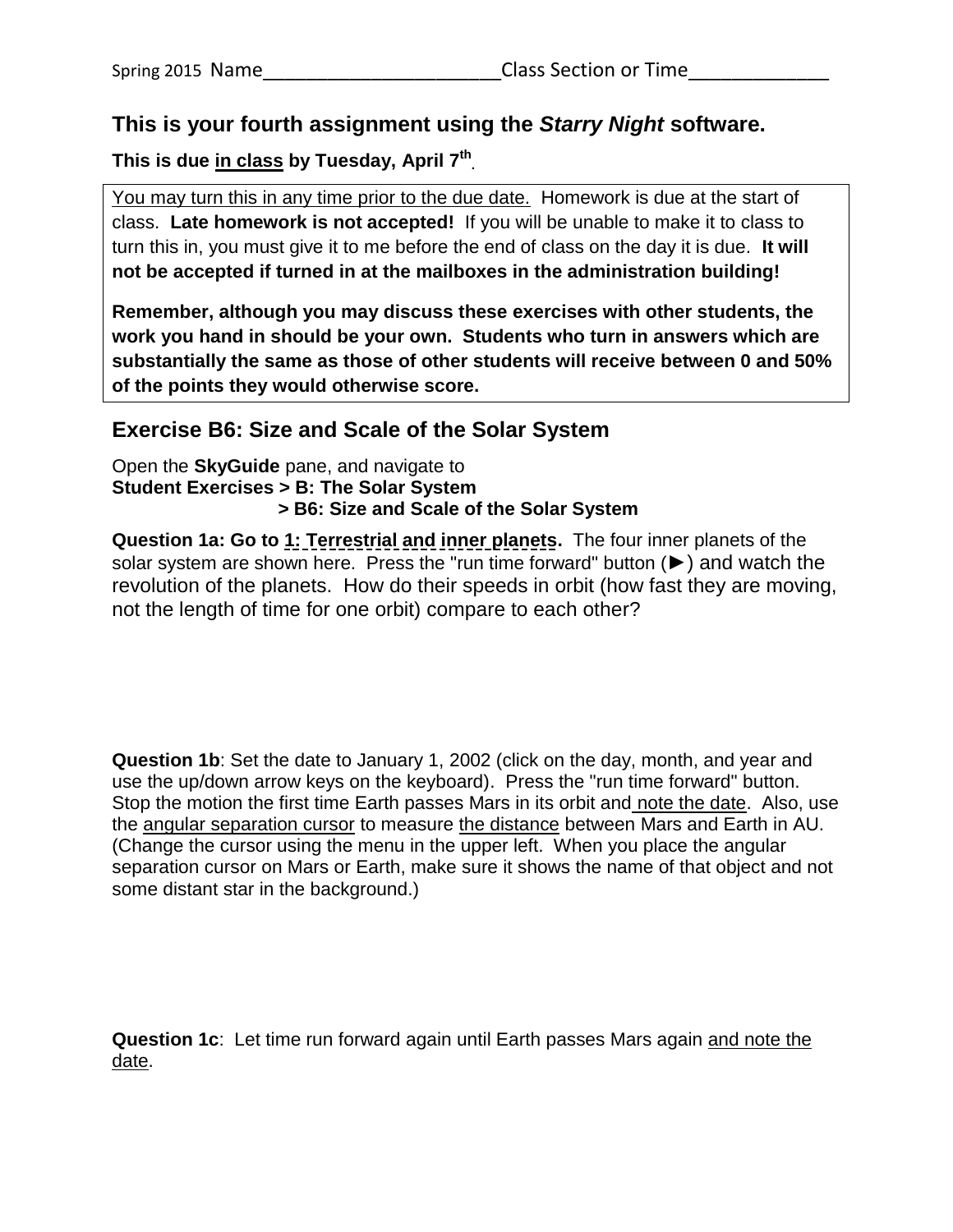**Question 1d**: The time when Earth passes Mars in its orbit is called "opposition" as Mars is in the opposite direction in the sky as the Sun. How long is it between oppositions? Don't just round to years; include months!

**Question 1e**: Why is the time between oppositions longer than the time for Earth to orbit the Sun once?

**Question 1f**: At opposition, how will Mars appear to us to be moving in the sky?

**Question 2a:** Set the date to October 11, 2011. Place the cursor on each terrestrial planet and read out its distance from the Sun or use the angular separation cursor to measure the distance of each of these planets from the Sun. Give the answers in AU.

**Question 2b:** Run time forward until Venus is passing the Earth. Record the date. Also, Use the angular separation cursor to measure the distance from Venus to Earth in AU.

**Question 2c**: Which planet gets closest to Earth, Mars or Venus, based on your measurements?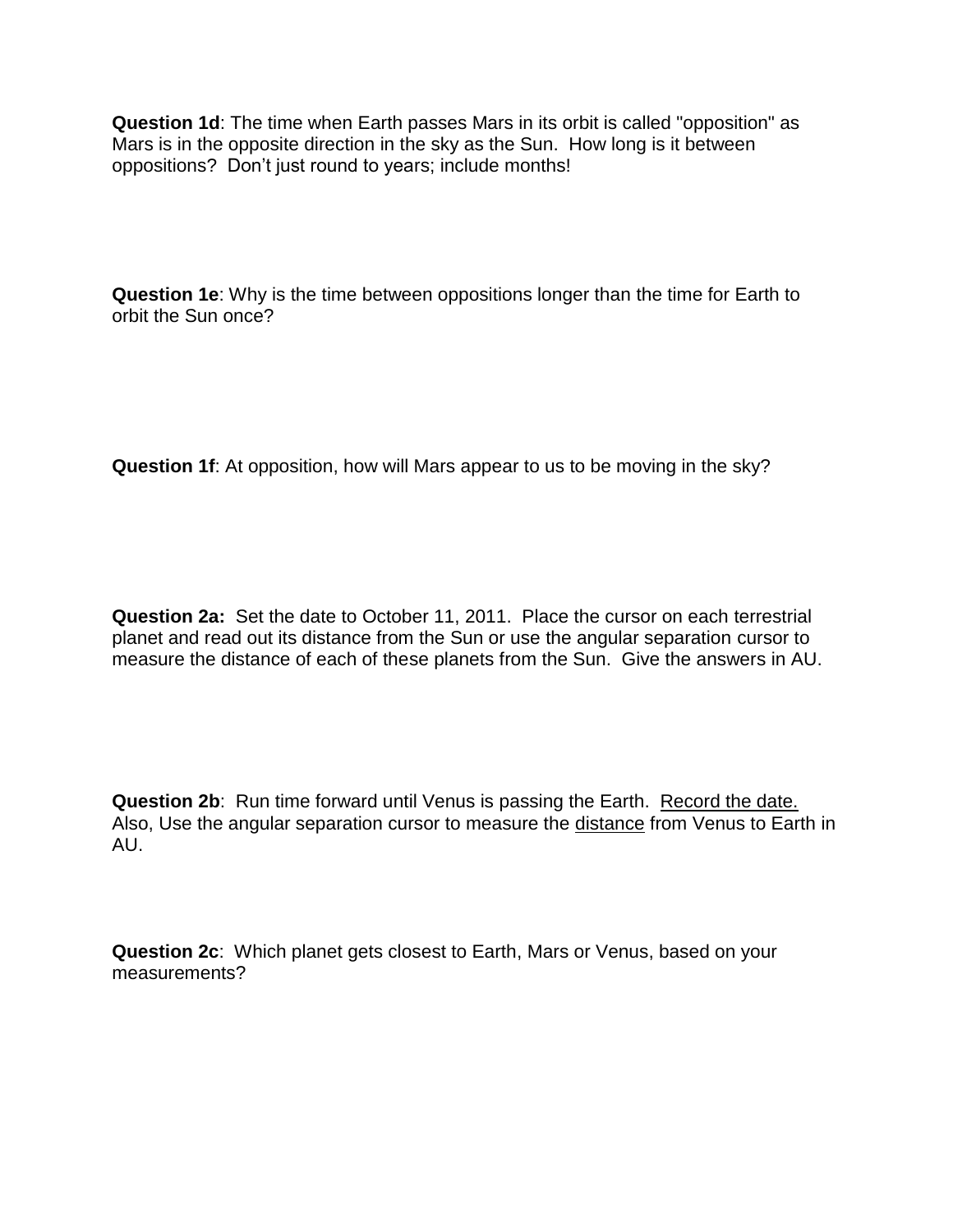**Question 4: Go to 3: The gas giant and outer planets.** Use the down arrow button above the main window (▼) to magnify the image until you can see the inner planets' orbits as well as one or two outer planets' orbits. Press the "run time forward" and watch the motion of the outer planets. How does their speed in orbit compare to the speeds of the inner planets?

## **Exercise C5: The Dwarf Planets**

Open the **SkyGuide** pane, and navigate to **Student Exercises > C: The Planets > C5: The Dwarf Planets**

**Question 1a: Go to 1: The original dwarf planet.** This screen shows the solar system from the side. From the information displayed in the main window, what is one difference between the orbit of the dwarf planet Pluto and the major planets?

**Question 1b:** Make sure to click on "click here to see another oddity of Pluto's orbit." What else makes Pluto's orbit different from the orbits of the eight major planets?